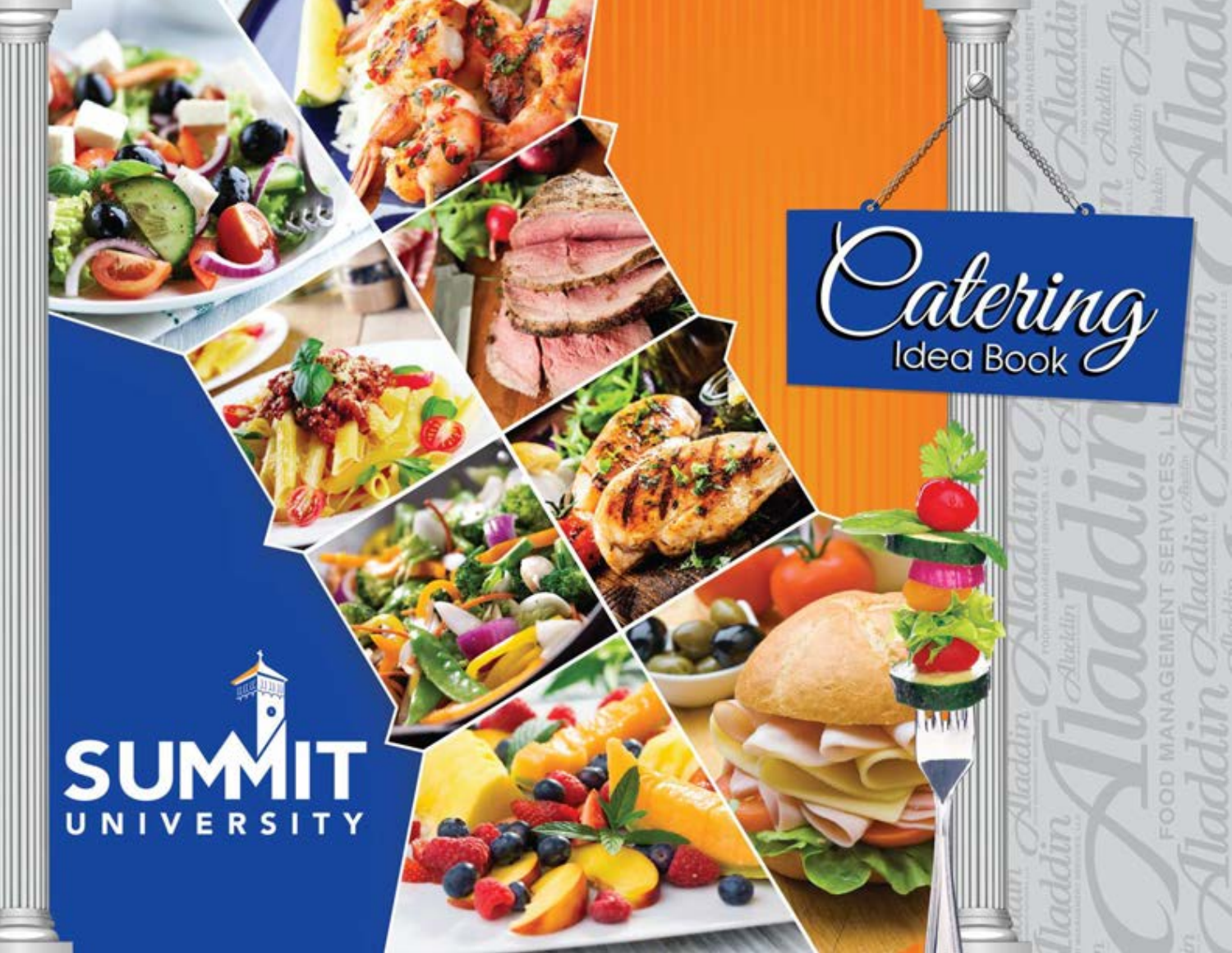<u>Beverages</u>

| $\triangle$ PWPTAGES) Priced Per Person - Prices are Subject to Change Without Notice |  |
|---------------------------------------------------------------------------------------|--|
|                                                                                       |  |
|                                                                                       |  |
|                                                                                       |  |
|                                                                                       |  |

| Monster Energy & Coffee Energy Drinks = Market Price |  |
|------------------------------------------------------|--|



# *C Bakety* Wake Up Selections

Jumbo Cinnamon Rolls with Sweet Cream Cheese Icina \$15.00 per dozen

**Specialty Breads** (12-15 slices each) Cranberry, Chocolate Chunk Loaf, & Banana Bread \$12.00 per loaf

Assorted Jumbo Bagels with Whipped Butter, Fruit Preserves & Cream Cheese \$13.00 per dozen

Assorted Scones \$12.00 per dozen

**Buttery Croissants** with Whipped Butter & Fruit Preserves \$12.49 per dozen

**Buttermilk Biscuits** with Whipped Butter & Fruit Preserves \$10.59 per dozen

**Muffin Variety** with Whipped Butter \$12.00 per dozen

Jumbo Gourmet Cookies \$10.00 per dozen

Donuts \$8.29 per dozen Apple Turnovers \$10.29 per doz.

# (Suntise Set Ups (Minimum Of 10 People) Priced per person.

Setup includes disposables & all coffee accompaniments. All beverage services are set up for self service.

| Freshly Brewed Coffee, Regular & Decaffeinated, Assorted Teas. Add Muffins or Danish \$2.50/pp.       |  |
|-------------------------------------------------------------------------------------------------------|--|
| Bottled Orange Juice, Cranberry Juice, Apple Juice, & Water.                                          |  |
| Fresh Brewed Regular & Decaffeinated Coffee, a Assorted Tea, Assorted Juices, Soft Drinks, & Water.   |  |
| Assorted Flavored Premium Coffee; Hazelnut, Dark Roast, & Columbian. Served with Assorted Flavorings. |  |

Healthy Start....................................\$7.50 Basic Juice Service with Assorted Whole Grain Muffins, Breads & Individual Yogurts.

Power Start......................................\$7.50 Regular Coffee, Decaffeinated Coffee, Assorted Teas & an Assortment of Power Bars & Cereal Bars.

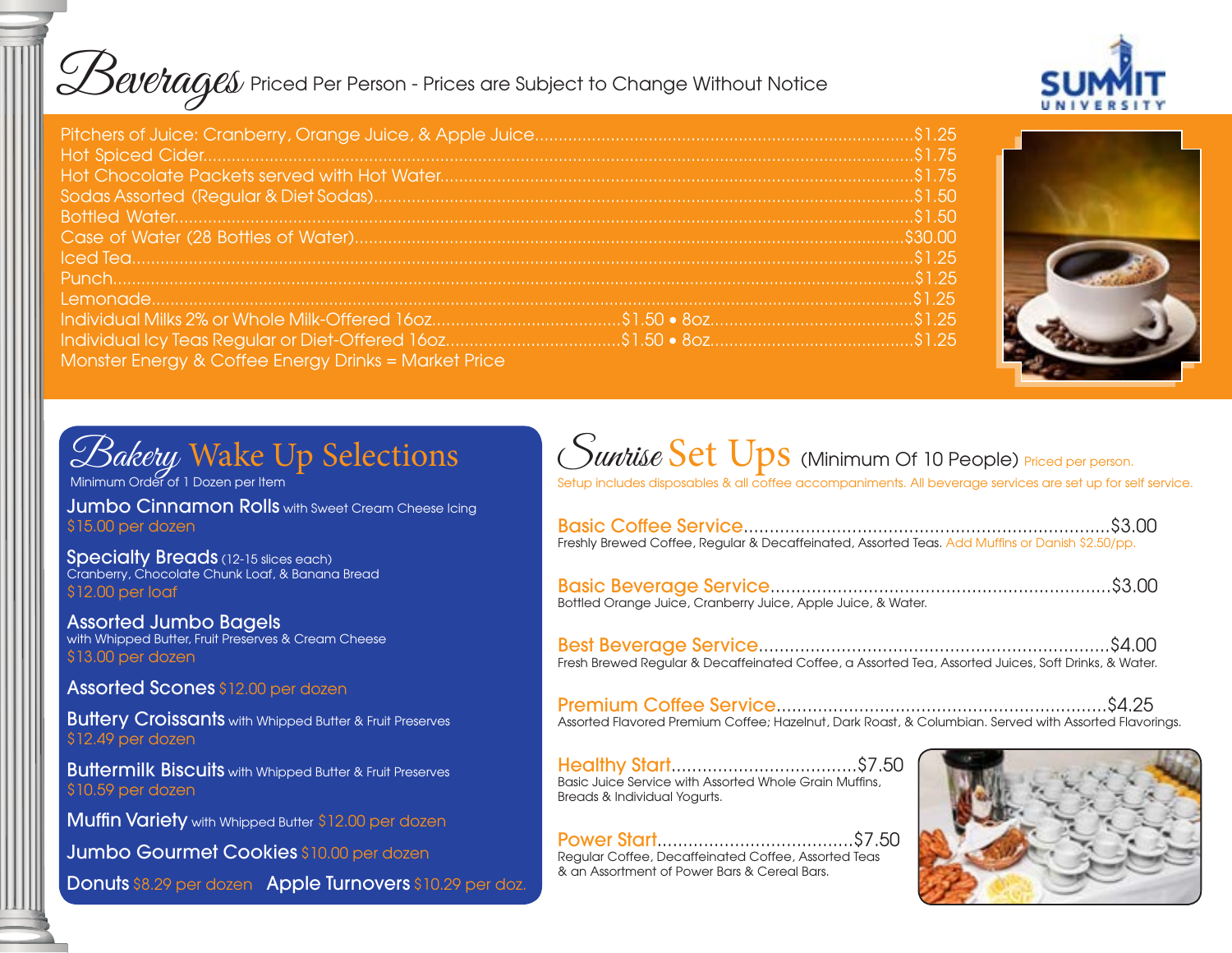# *Breakfast* Buffets 10 Person Minimum Unless Otherwise Noted. Priced Per Person

| Deluxe Continental - Assorted Pastries, Seasonal Fruit Tray, Choice of Juice, C/T/D………………………………………\$7.00       |  |
|----------------------------------------------------------------------------------------------------------------|--|
| Breakfast Sandwiches - Croissant or Bagel & Choose-Bacon, Ham, Sausage or Cheese, Choice of Juice, C/T/D\$8.25 |  |



| <b>Hat Breakfast</b>                                                                                                                                                                                                                 |
|--------------------------------------------------------------------------------------------------------------------------------------------------------------------------------------------------------------------------------------|
| $\Omega$ is a set of the set of $\Gamma$ is a set of the set of the set of the set of the set of the set of the set of the set of the set of the set of the set of the set of the set of the set of the set of the set of the set of |

|                                                                                                                               | Seasonal Sliced Fruit, Scones, Coffee Cake, Banana Bread, C/T/D, Juice                                                                                                                                                                                        |  |
|-------------------------------------------------------------------------------------------------------------------------------|---------------------------------------------------------------------------------------------------------------------------------------------------------------------------------------------------------------------------------------------------------------|--|
|                                                                                                                               | Broccoli Cheese & Quiche Lorraine, Hash Browns, Fruit Tray, Choice of Juice, C/T/D                                                                                                                                                                            |  |
|                                                                                                                               | French Toast with Maple Syrup, Veggie Strata, Hash Browns, Bacon, Ham, or Sausage, Choice<br>of Juice, C/T/D                                                                                                                                                  |  |
| <b><i>Ad</i></b> Breakfast                                                                                                    | Scrambled Eggs, Sausage or Ham, Breakfast Potatoes, Baked Oatmeal, Fresh Bagels & Cream<br>Cheese Assorted Breakfast Breads & the Best Beverage Service                                                                                                       |  |
| Scrambled Eggs,<br>Bacon, Sausage, Hash<br>Browns, Biscuits with                                                              | Fluffy Pancakes Bacon, Ham, Scrambled Eggs, Warm Biscuits & Butter & Breakfast Pastries.<br>Served with the Best Beverage Service                                                                                                                             |  |
| Butter, Choice of Juice,<br>C/T/D\$10.00                                                                                      | Biscuits & Saw Mill Gravy, Country Fried Steak, Cheesy Eggs, Grits & Fresh Turnovers. Served with<br>the Best Beverage Service.                                                                                                                               |  |
|                                                                                                                               | Eggs Benedict, Diced Breakfast Potatoes with Peppers & Onions, Crispy Bacon, Cinnamon French Toast with Hand Whipped Cream, Two<br>Flavored Syrups, Baked Oatmeal Assorted Breakfast Breads, Bagels & Danish & Muffin. Served with the Best Beverage Service. |  |
|                                                                                                                               | Layered Slow Baked Strata, Potato Frittata, Sautéed Chorizo, Fresh Bagels & Breakfast Breads. Served with the Best Beverage Service                                                                                                                           |  |
| \$7.00<br>Baked Oatmeal, Cinnamon Hot Rolls, Cut Seasonal Fruit, Two Flavored Yogurts. Served with the Best Beverage Service. |                                                                                                                                                                                                                                                               |  |

The Alumni.................................................................................................................................\$10.50 Cinnamon French Toast, Applewood Smoked Bacon, Scrambled Eggs & Breakfast Potatoes. Served with our Best Beverage Service.





## Additional Breakfast Items

| Layered Backed Dish of Eggs, Bread, Cheese,<br>Meat or Vegetables & Herbs                          |
|----------------------------------------------------------------------------------------------------|
| Mini Frittatas\$1.75<br>Veggie or Meat-Similar to a Strata or Omelets                              |
| Breakfast Sandwiches \$2.50<br>Choose Croissant or Bagel & Choose<br>Bacon, Ham, Sausage or Cheese |
|                                                                                                    |
| Scrambled Eggs\$1.50<br>Cinnamon Rolls\$1.25                                                       |
| Sliced Breads\$1.25<br>Choice, of Banana, Pumpkin, Etc.                                            |
| Choice of Cereal with Milk-Cereal May Vary                                                         |
| <b>Assorted Muffins</b><br>Individual\$2.15 Dozen\$25.50                                           |
| <b>Assorted Bagels</b> with Cream Cheese<br>Individual\$1.15 Dozen\$13.50                          |
| Whole Fruit\$2.25<br>Bananas, Oranges, & Local Apples (when available)                             |
| Yogurt Cups\$1.75<br>Yogurt Parfaits\$2.25                                                         |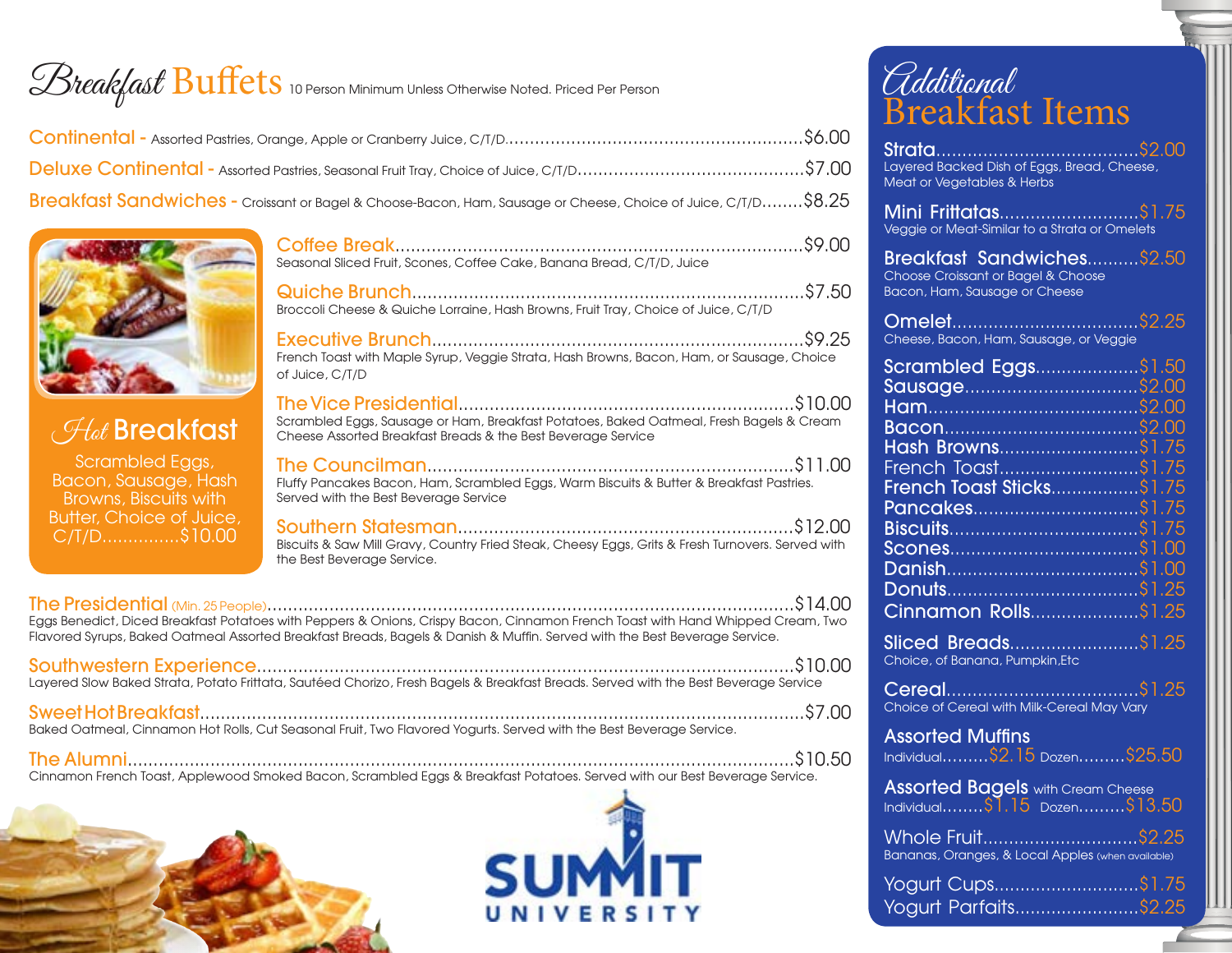# Lunch/Dinner Salad Selections

Comes with Dessert, Water & Iced Tea. Priced Per Person

Spinach Salad........................................................................................\$7.00 Fresh Spinach Sliced with Mushrooms, Bacon, & Hard Boiled Eggs

Classic Garden Salad...........................................................................\$6.00 Fresh Greens, Tomatoes, Cucumbers, & Carrots



Mandarin Spinach Salad

Fresh Spinach & Romaine, Toasted Walnuts, Cucumbers, & Mandarin Oranges...........\$7.00

Classic Caesar Salad............................\$6.00 Romaine, Parmesan Cheese & Croutons, with Caesar Dressing

Chicken Caesar Salad.........................\$8.25 Romaine, Grilled Chicken, Parmesan & Croutons

Chef Salad..............................................\$8.25 Greens with Ham, Turkey, Provolone, Tomato, Hard Boiled Eggs, & Croutons

Cobb Salad............................................\$8.25 Smoked Turkey, Ham, Bacon, Tomato, Egg, Cucumbers, Avocados & Crumbled Blue Cheese

Thai Chicken Salad...............................\$8.25 Julienne Bell Peppers, Carrots & Scallions Tossed with Seasoned Asian Noodles & Grilled Chicken.

Grilled Chicken Corn Salad.................\$8.25 Roasted Corn, Grilled Chicken, Tomatoes, & Cucumbers on Fresh Greens

Shrimp Tortellini Salad.........................................................................\$14.95 Fresh Greens, Tortellini, Gulf Shrimp, Roasted Red Peppers, & Tomatoes

Roast Tenderloin Caesar Salad..............................................Market Price Fresh Tomatoes, Roast Tenderloin Steak, Roasted Red Pepper Shallots



## Lunch/Dinner Sandwich Selections All Sandwiches include 2 Sides, Dessert, & Soda or Water

#### Sides: Potato Salad, Pasta Salad, Tortellini Salad, Cole Slaw, Bagged Chips, Whole Fruit

| Grilled Italian Breast of Chicken Sandwich\$8.50 |  |
|--------------------------------------------------|--|
| Virginia Baked Ham or Smoked Turkey\$8.50        |  |
|                                                  |  |
|                                                  |  |
|                                                  |  |
| Tenderloin & Portabella MushroomMarket Price     |  |





Cup of Soup.....................................................\$2.25 If fewer than 10 people it must be the soup of the day.

| Grilled Marinated Veggies\$3.50          |  |
|------------------------------------------|--|
| Vine Ripened Tomato, Mozzarella, & Basil |  |
|                                          |  |

**Grilled Asparagus** with Lemon Oil & Shaved Parmesan ...................................Market Price

Wing Dings & Wing Zings by the Dozen - 6 Dozen Minimum .............Market Price

Cheese Pizza Topping are \$1.00 Each ..................\$10.00



 $\overline{\mathbf{m}}$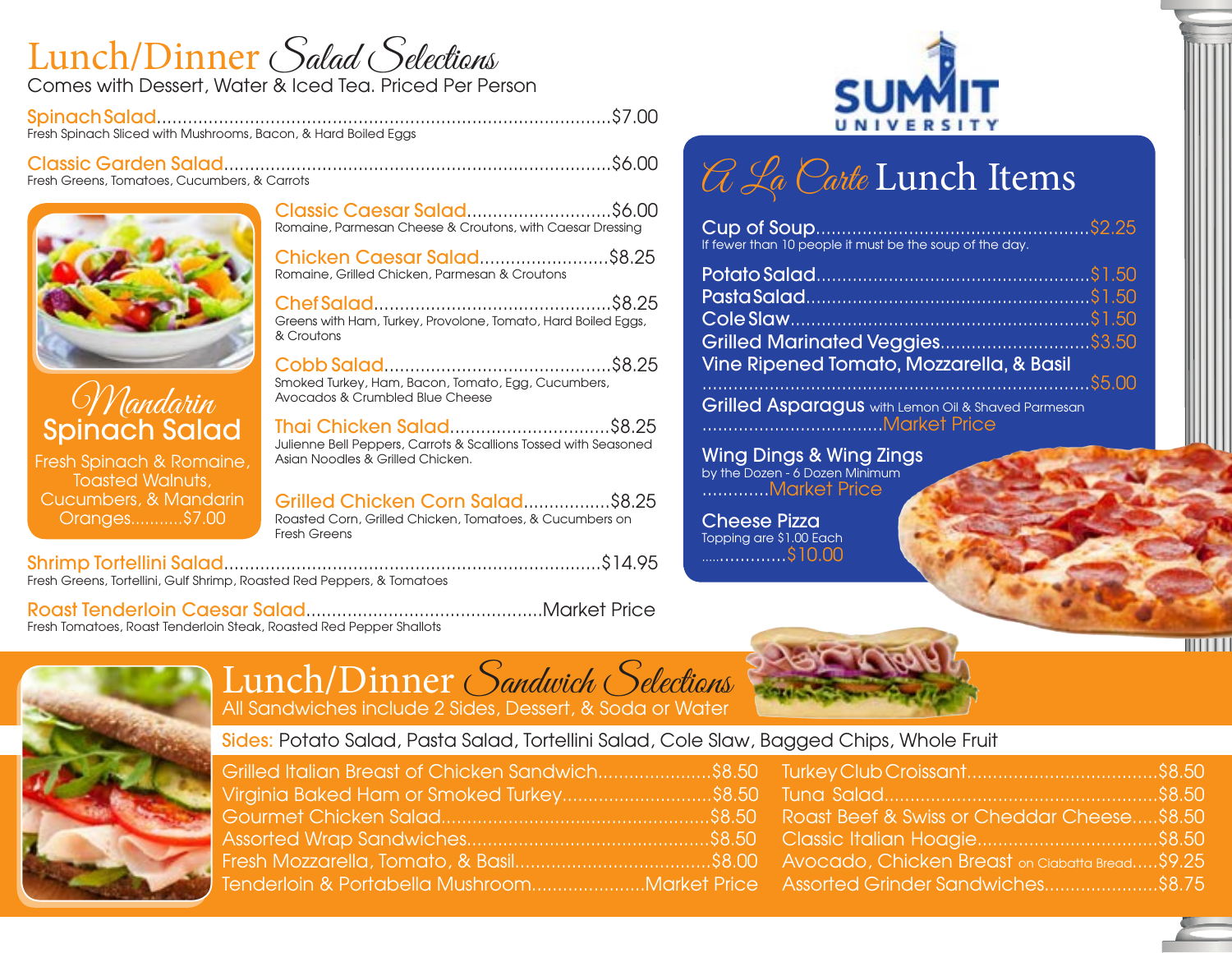# Lunch/Dinner *Buffets*

Includes Two Sides, Dessert, Soda or Iced Tea & Water.

#### Build Your Own Sandwich........................\$9.50

Served with Tomatoes, Lettuce, & Onions Pickles.

- Ham, Turkey, & Roast Beef Preads & Rolls<br>• Assorted Cheese Chips, Pasta C
- 
- 
- Assorted Cheese Chips, Pasta OR Potato Salad
	- Assorted Water & Sodas

#### It's A Wrap....................\$9.50

- Assorted Wraps
- $\bullet$  Chips, Pasta  $\overline{\phantom{a}}$  Potato Salad
- Assorted Cookies & Brownies
- Assorted Water & Sodas

#### Bagged Lunch..........................................\$8.50

- 
- Ham & Turkey Sandwiches on Croissants Whole Fruit<br>• Chins Cookies Waters or Sodas • Chips • Cookies • Waters or Sodas

#### Grilled Chicken Caesar Salad................\$9.50

- Grilled Marinated Chicken Breast Crisp Romaine Lettuce<br>• Parmesan Cheese Croutons Caesar Dressina
- Parmesan Cheese Croutons Caesar Dressing
- $\bullet$  Parmesan Breadsticks
- Assorted Waters & Sodas

#### Assorted Tea Sandwiches........................\$9.50

A Regal Experience of Small Artisan Sandwiches

- Fresh Meats Cheeses Salads<br>• Liaht Dessert Platter Leed Tea & Juices
- Liaht Dessert Platter

### Cold Paninis.....................\$9.50

#### Assorted Flavors Of Fresh Panini's served with:

- Tuscan Potato Salad Coleslaw
- Tossed Garden Salad Cookie Plate
- (2) Handmade Dressings Iced Tea & Water

#### Salad Buffet...............................................\$8.50 • Spinach Salad • Chef's Salad • (4) Handmade Dressings

• Bacon • Hard Cooked Eggs • Iced Tea & Water

#### Cobb Salad...............................................\$8.50

- Smoked Turkey Ham Bacon
- Tomato Egg Cucumbers
- 
- 

## • Avocado • Gorgonzola • Iced Tea & Water

Sushi Plate (10 Days Notice for Sushi)..................\$13.50 • Assorted Sushi Rolls • Ginger & Wasabi • Iced Tea & Water



#### Hot Paninis..........................................................\$13.00

- Grilled Tuscan Chicken Roasted Balsamic Vegetable
- Smokehouse Turkey & Swiss Spicy Italian
- Tossed Salad Chips & Iced Tea

#### Soup & Salad......................................................\$12.00

#### Served with Warm Bread & Butter & Iced Tea

- Homemade Seasonal Soup
- Your Choice Of Salad: Grilled Chicken, Caesar, Cobb, or Chef Salad.

#### Bistro Salad & Sandwich....................................\$11.00

#### • An Inspired Chef Salad with a Seasonal Dressing

- Chicken Sandwich with Mozzarella Red Peppers & Bright Sherry Mustard
- Served with Iced Tea

- Streets of Philly...................................................\$13.00 • Hot Chicken & Beef Cheese Steaks • Traditional Amoroso Rolls
- Sautéed Onions & Mushrooms

- Hot Wraps..........................................................\$12.00 • Asaigo Chicken • Roasted Turkey & Cheese • Caesar
- Grilled Vegetable Robust House Salad Chips
- 

#### • Pasta Salad • Iced Tea

#### Pizza Party...........................................................\$9.00 • Pizza (3 kinds) • Salad • Otis Spunkmyer Cookies • Water & Sodas

#### Taco Bar............................................................\$12.95 Lettuce, Cheese, Tomatoes, Salsa, & Sour Cream

#### • Hard shells • Soft Shells • Seasoned Beef

• Nacho Chips • Cheese Sauce • Oreo Cookie Bars • Water & Sodas

#### South of the Border Fajita Bar........................\$15.95

#### Salsa, Guacamole, Cheese, Sour Cream, & Flour Tortillas

- 
- Grilled Chicken Seasoned Beef Peppers & Onions<br>• Rice OR Black Beans Tossed Salad Cookies & Brownies • Tossed Salad • Cookies & Brownies
- Water & Sodas

 $\bullet$  Assorted Cookies

#### All American Picnic Bar..................................\$14.50

The Italian Bar.................................................\$16.00 • Breaded Chicken Parmigiana • Linguini with Marinara Sauce • Greens Beans • Caesar Salad with Bread & Butter

Southern Pork BBQ Bar..................................\$12.50

- Southern Fried Chicke Baked Macaroni & Cheese
- Sweet Buttered Corn Tossed Garden Salad<br>• Dinner Rolls & Butter Apple Pie
- Dinner Rolls & Butter
- Cream Cheese Brownies Water & Sodas

#### Caribbean Flair Bar........................................\$17.45

• Roast Pork Loin with Mango Chipotle Glaze • Rice Pilaf

• Tiramisu & Almond Biscotti • Water & Sodas

• Pulled Pork BBQ with Soft Buns • Potato Salad &<br>• Assorted Cookies • Water & Sodas

- Honey Glazed Baby Carrots Mandarin Spinach Salad
- Dinner Rolls & Butter Key Lime Pie
- White Chocolate Toffee Brownies Water & Sodas

- - Spring Rolls with Dipping Sauce
	- Asian Spinach Salad
	- Fortune Cookies • Peanut Butter Pie
	- Coconut Chocolate Brownies
	- Water & Sodas
	- \$16.25



# Hot Pressed<br>Cubans

- Slow Roasted Pork with Spicy Mustard & Pickles
- Grilled Chicken with Chipotle Mayo & Peppers
- Portobello Mushroom
- Tortilla Chips & Salsa • Iced Tea

### \$12.00



Taste of the Orient Bar

- Teriyaki Glazed Chicken
- Vegetable Stir-Fried Rice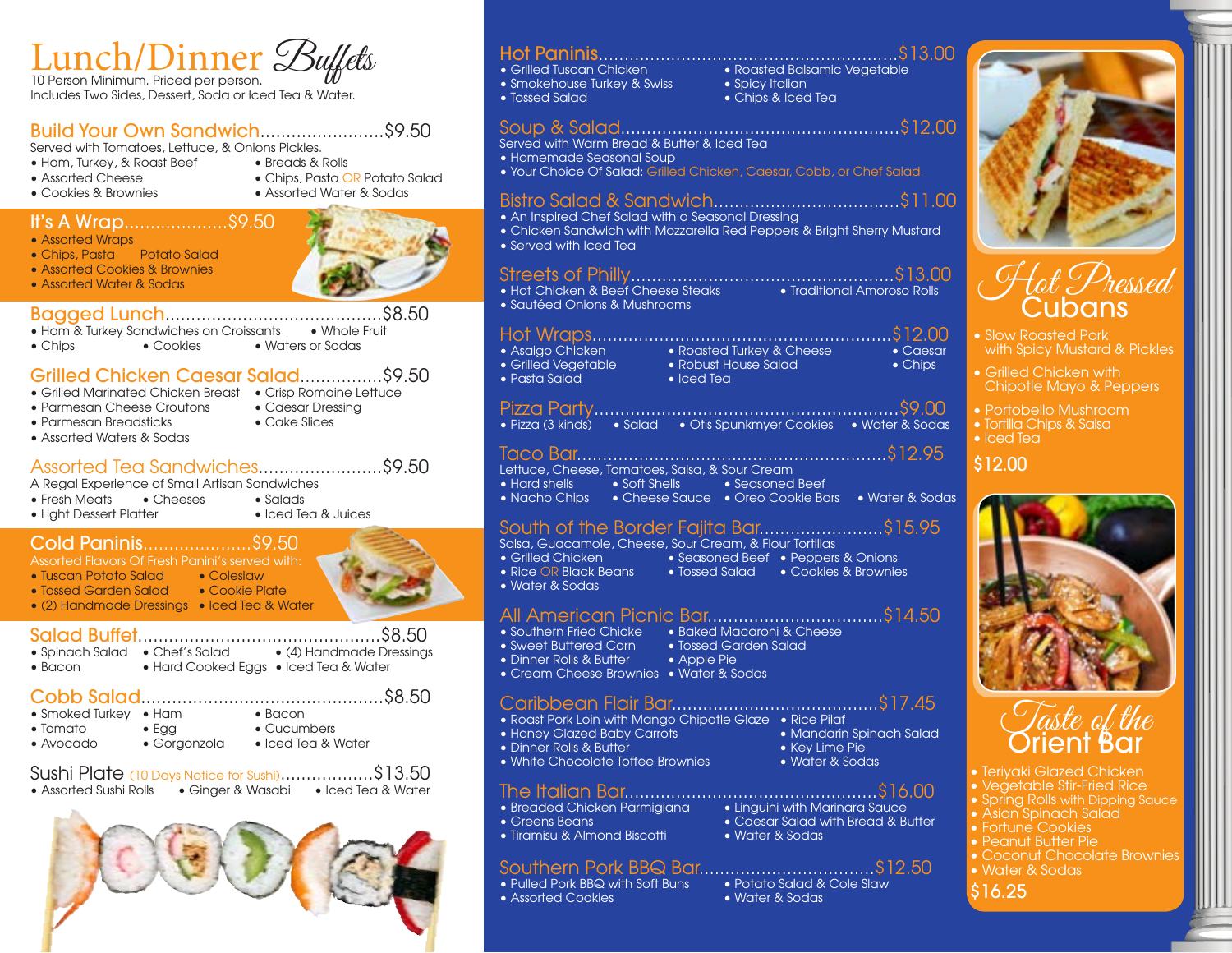# Entrée *Suggestions*<br>All Entress Include 25 Mars, Rolls & Butter, Dessert, Water & Iced Tea

| All Emrees include Z Sides, Rolls & Burfer, Desserf, Water & Iced Ted                         |  |
|-----------------------------------------------------------------------------------------------|--|
| Baked with Spicy Sausage & Pepperoni or Spinach, Mushrooms, Eggplant & Grilled Onions         |  |
|                                                                                               |  |
|                                                                                               |  |
|                                                                                               |  |
| Lightly Floured Chicken Breasts served in a Cream Sauce with Sun-Dried Tomatoes & Fresh Basil |  |
| Lightly Floured Chicken Breast with Sautéed Mushrooms in a Rich Marsala Sauce                 |  |
|                                                                                               |  |

Teriyaki Marinated Grilled Chicken Breasts Smothered with Sautéed Mushroom & Grilled Onions

Chicken Piccata......................\$13.95 Lightly Floured Chicken Breast Sautéed in a Delicious Lemon Butter Sauce

Chicken Parmigiana...............\$13.95 Lightly Breaded Chicken Breast Baked with Fresh Marinara Sauce & Mozzarella Cheese

Southern Fried Chicken..........\$12.50 Delicious Seasoned & Battered Chicken, Deep Fried until Golden Brown

Chicken Breast........................\$15.25 with Traditional Stuffing & Dried Cherries

Shrimp Scampi........................\$16.25 Baby Shrimp & Linguini Cooked in a Garlic Butter Sauce

Sautéed Tenderloin Tips - Market Price with a Wild Mushroom Sauce

Seafood Pasta with Tomato Basil Coulis................................................\$18.50 Shrimp, Scallops, Lobster & Plum Tomatoes with a Garlic, Pepper, & Tomato Oil served over Pasta

Pork Chop Calvados.................................................................\$15.25 Center Cut Pork Chops with a Currant Reduction

 $\mathit{Child}$ Salmon  $\sigma$ Topped with our Famous Tomato Leek Sauce............Market Price

# Theme Buffet Dinner

d Per Person. Drink Service Includes Water & Iced Tea

| • Fresh Tossed House Salad with Ranch Dressing<br>• Roasted Pork Loin<br>• Roasted Chicken Breast With Mushroom Cream<br>• Roasted Potato Stuffing<br>• 2 Local Fresh Vegetables (when available)<br>• Honey Yams<br>• Pennsylvania Dutch Pies<br>• Pasta Blush<br>Served with Complimentary Coffee & Drink Service.                                                                                     |
|----------------------------------------------------------------------------------------------------------------------------------------------------------------------------------------------------------------------------------------------------------------------------------------------------------------------------------------------------------------------------------------------------------|
| \$19.00<br>. Tossed Caesar Salad with French Bread Croutons<br>· Grilled Chicken Topped with Prosciutto Sun Dried Tomatoes & Fontina Cheese<br>• Roasted Pork Loin with Parsnip Puree & Crispy Onions<br>• 2 Fresh Local Vegetables (when available) • Whipped Potatoes with Roasted Garlic<br>• Assorted Themed Dessert Table<br>• Pasta Primavera<br>Served with Complimentary Coffee & Drink Service. |
| • Basted Chicken Quarters with a Selection Of BBQ Sauces<br>• Slow Roasted Pork • BBQ Vegetarian Beans • Roasted Vegetables<br>• Home-made Coleslaw • Potatoes with Bacon<br>• Whoopee Pies<br>Served with Complimentary Coffee & Drink Service.                                                                                                                                                         |
| New England Harbor (25 person Minimum)Market Price<br>· Grilled Maine Lobster Tails<br>• Clam Steamers<br>• Muscles Marinara<br>• New York Strip Steak<br>• Steamed Red Bliss Potatoes<br>• Roasted Carrots<br>• Corn On The Cob<br>· Triple Chocolate Cake<br>Served with Complimentary Coffee & Drink Service                                                                                          |
| \$21.00<br>World's Faire<br>• German Weinersnitchel with a Mushroom Cream<br><u> Tan</u><br>• Roasted Broccoli Parmesan<br>• Turkish Honey Carrots<br>· Regional Dessert Table Served with Complimentary Coffee & Drink Service.                                                                                                                                                                         |
| \$24.00<br>. Pork Loin Stuffed with Fontina Sundried Tomatoes & Broccoli Rabe<br>• Roasted Chicken Breast Stuffed Florentine<br>• Braised Vegetable Medley<br>• Roasted Carrots<br>• Fire Roasted Red Bliss with Fresh Herbs<br>· Manicotti Rustica<br>• Assorted Cream Puffs<br>• Stuffed Cupcakes<br>Served with Complimentary Coffee & Drink Service                                                  |

Sides Include: Classic Caesar Salad, Spinach Salad, Fresh Garden Salad, Roasted Red Skin Potatoes, Rosemary Roasted Potatoes, Red Skinned Mashed Potatoes with Cheddar Cheese & Scallions, Roasted Garlic Mashed Potatoes, Au Gratin Potatoes, Seasoned Buttered Noodles, Linguini with Marinara Sauce, Rice Pilaf, Wild Rice & Orzo, Stir Fried Rice, Green Beans Almandine, Honey-Glazed Baby Carrots, Steamed Fresh Broccoli & Cauliflower, Julienne Stir Fry Vegetables, & Sweet Buttered Corn.

SUIVVI UNIVERSITY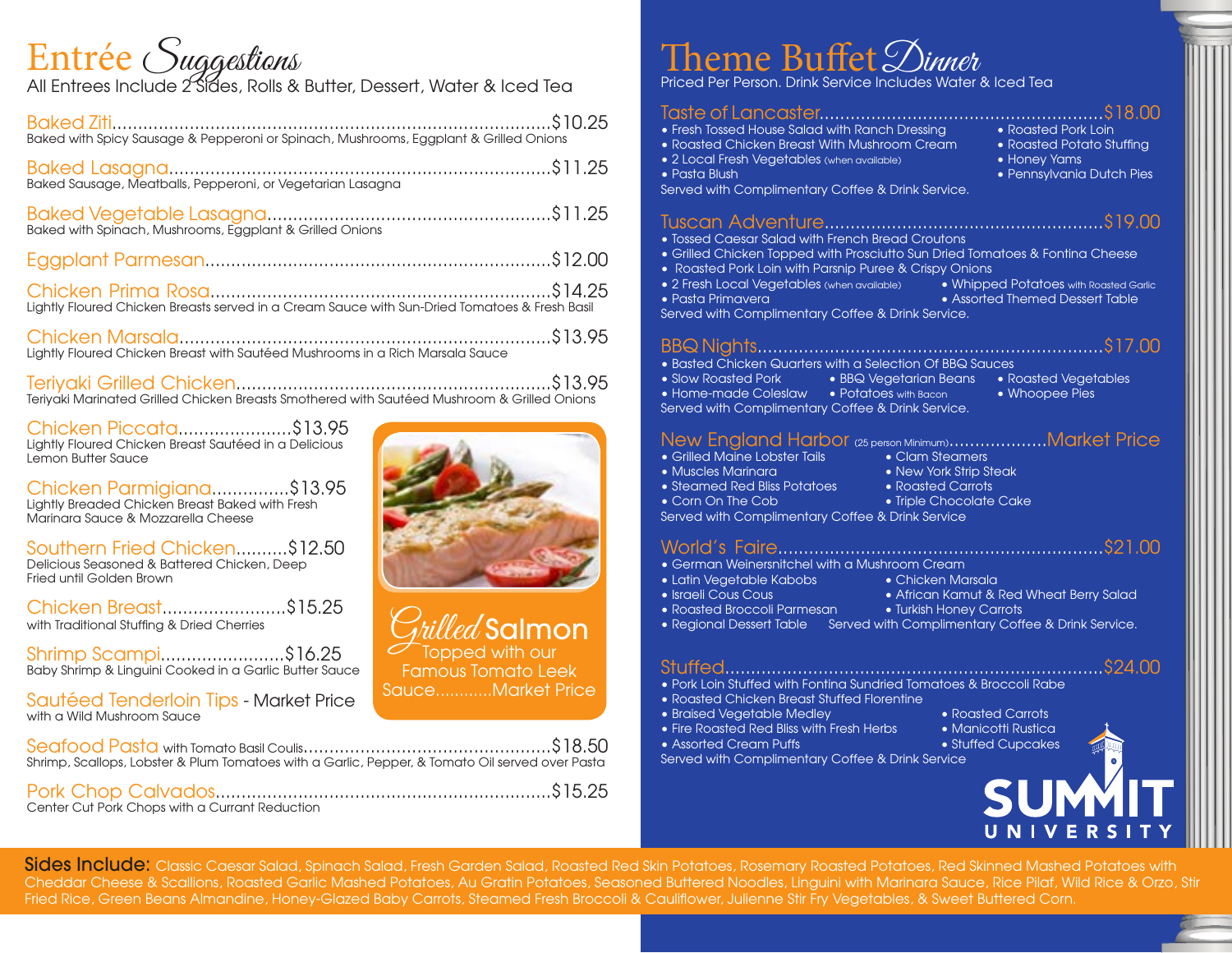Hors D'oeuvres

Minimum of 10 people. Based on 5 pieces & priced per person.

| Cocktail Franks in a Blanket\$7.50 |  |
|------------------------------------|--|
|                                    |  |
|                                    |  |
|                                    |  |
| Chicken Cordon Bleu Bites\$7.50    |  |
|                                    |  |
|                                    |  |
| Mini Chicken Dijon Croissant\$7.50 |  |
|                                    |  |
|                                    |  |
|                                    |  |
|                                    |  |

## Snacks & Bundle Breaks

| Salty: Assorted Chips, Pretzels, Gold Fish, Etc\$1.95             |  |
|-------------------------------------------------------------------|--|
| Fruit Cups: Assorted Seasonal Sliced Fruit\$3.95                  |  |
| Snack Basket: Assorted Full Size Candy Bars\$2.25                 |  |
|                                                                   |  |
| Popcorn, Soft Pretzels with Mustard, Candy Bars, & Assorted Sodas |  |

Everything But the Margarita..........................\$8.95 Tortilla Chips, Salsa, Guacamole, Empanadas, & Lemonade

Afternoon Boost Break...................................\$11.95 Assorted Sliced Fruit, Granola, Power Bars, Energy & Coffee Drinks



Domestic Cheese & Cracker Tray Cheddar, Swiss, & Pepper Jack Small \$45.00 • Large \$80.00

#### Imported Cheese & Cracker Tray Havarti, Gouda, & Muenster Small \$65.00 • Large \$100.00

Goat Cheese & Crackers Rolled In Dried Mangos, Dried Cranberries or Dried Figs Small \$35.00 • Large \$65.00

Vegetable Tray Assorted Fresh Cute Vegetables with a Mustard Dip Small \$25.00 • Large \$40.00

#### Sliced Meat & Cheese

Assorted Imported or Domestic Meats & Cheeses Domestic Tray \$35.00 • Imported Tray \$55.00

> Fruit & Yogurt Tray Fresh Cubed Fruit & Flavored Yogurt

Small \$30.00 • Large \$55.00

#### Antipasto

Cured Meats, Olives, Pepperoncini, Mushrooms, Artichoke Hearts, Various Cheeses Small \$65.00 • Large \$115.00

> Muffin & Breakfast Tray Assorted Muffins or Danish & Assorted Seasonal Breakfast Breads Small \$25.00 • Large \$45.00

#### Cupcake Party

A Tasty Assortment of Confection Creations Small \$25.00q • Large \$45.00

Spunkmeyer Cookie Tray An Assortment ofs Otis Spunkmeyer Cookies served with a Glass of Milk Small \$15.00 • Large \$20.00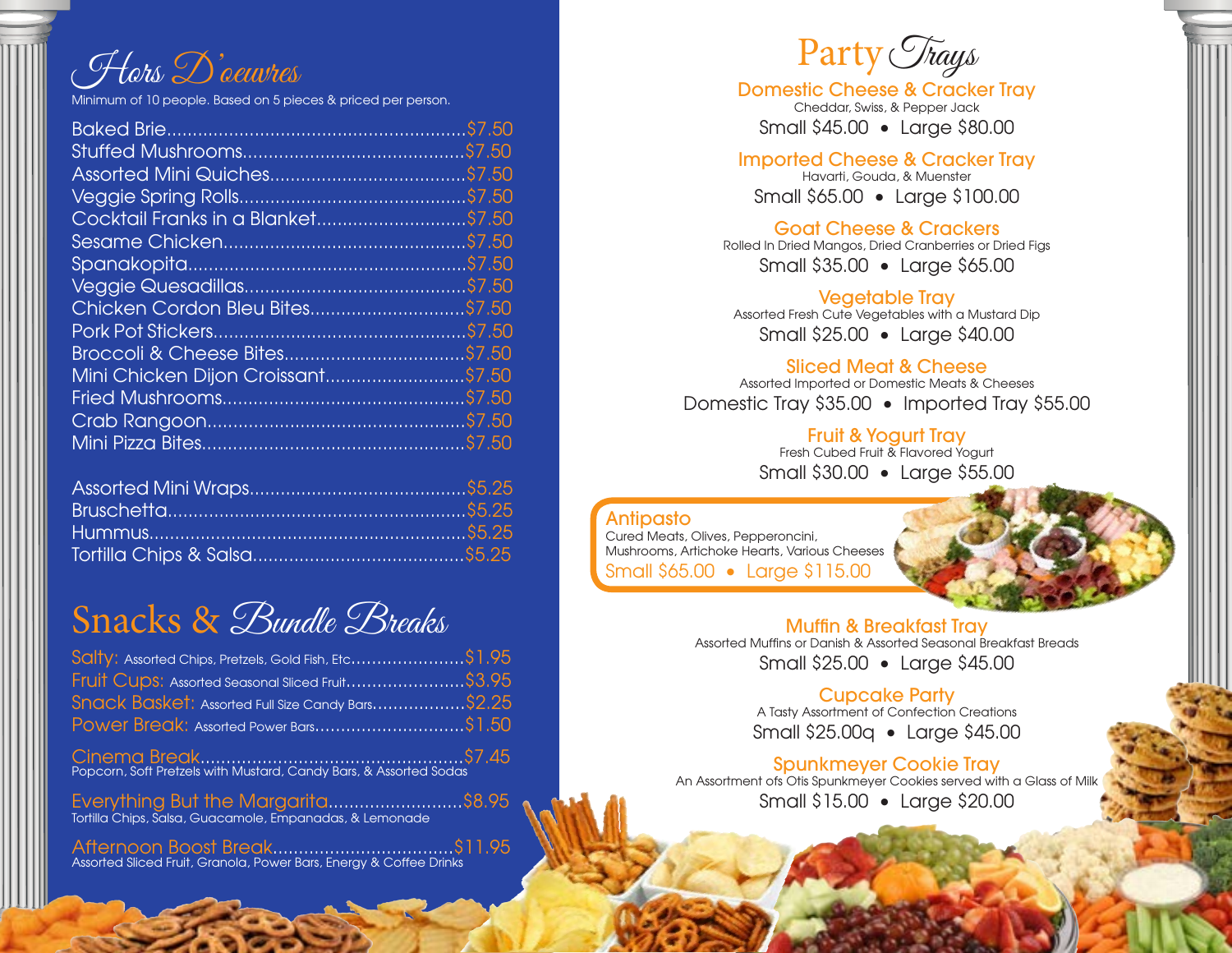**Desserts**<br>Groups with 10 people or less will be given house desserts-if there is something specific that you want please let catering know & they would be happy to work with you.

| <b>Cheesecake Cupcakes</b>                            |  |
|-------------------------------------------------------|--|
|                                                       |  |
|                                                       |  |
|                                                       |  |
|                                                       |  |
|                                                       |  |
|                                                       |  |
|                                                       |  |
|                                                       |  |
|                                                       |  |
|                                                       |  |
| Lemon Coconut Bars\$2.75                              |  |
| • Apple • Lemon Meringue • Cranberry Cream Cheese     |  |
| · Walnut • Key Lime • Peanut Butter• Pumpkin          |  |
| <b>Pie Slices</b>                                     |  |
| Reese's, Hershey Crème, Snickers & Butterfinger\$2.80 |  |
|                                                       |  |
|                                                       |  |
|                                                       |  |
|                                                       |  |
|                                                       |  |
| <b>Whoppie Pies</b>                                   |  |
|                                                       |  |
| Chocolate Covered StrawberriesMarket Price            |  |
|                                                       |  |
| 1/2 Sheet CakeMarket Price                            |  |
| Full Sheet CakeMarket Price                           |  |



*Assorted*<br>Layer Cake Chocolate, White & Red Velvet \$3.25







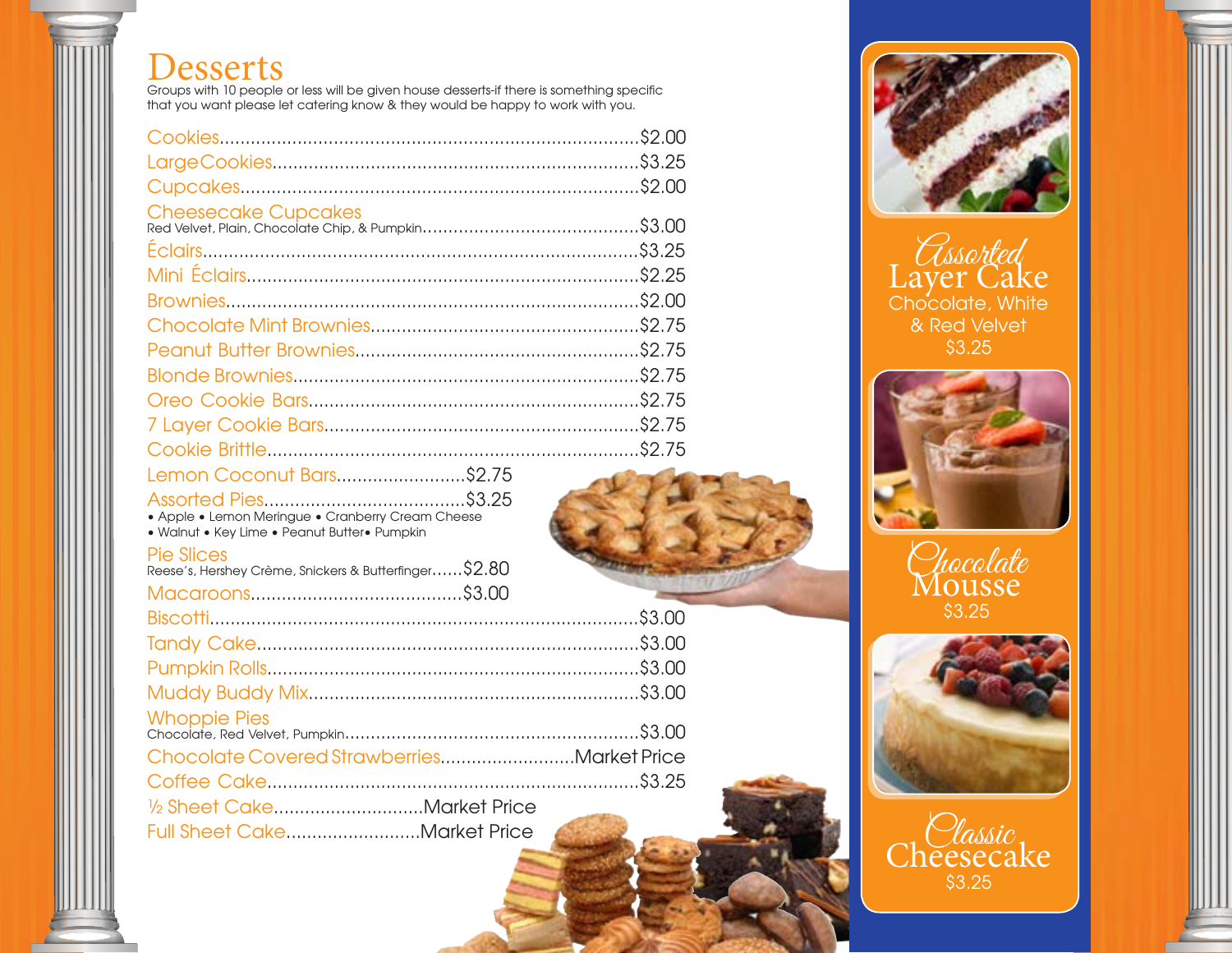## Ordering Information - We suggest placing your order

a minimum of seven business days (Monday - Friday) prior to the event to assure an appropriate lead time for ordering, preparing, and staffing If you have needs that are outside of our ordering time frame, please give us a call at 570-585-9348. We will accommodate special requests whenever possible. All prices and menu selections are subject to change without notice.

## Order Confirmations - Upon receipt of your order,

Aladdin Food Management Services, LLC will confirm your selection via fax. Review the confirmation. If there are changes or corrections, please call 570-585-9348. All catering events require a signed confirmation before the event.

Guarantee - Guarantees of guest counts and times are required four business days (Monday - Friday) before the event. If you do not contact us with a final count four business days prior to the event, we will prepare for the estimated count from the signed confirmation. Confirm your guest counts at 570-585-9348.

Cancellations - There is no charge for cancellations made at least four business days (Monday - Friday) before the event. Cancellations made fewer than four days prior may incur partial charges. Cancellations made within 48 hours of the event will incur 100% of the charges. Food and nonalcoholic beverages must be provided by Aladdin Food Management Services, LLC at catered events, with the exception of wedding cakes, special mints and/or other approved specialty items. Aladdin Food Management Services, LLC does not allow any leftover food items to be taken home.

## Security & Liability Aladdin Food Management will

not assume any responsibility for the damages to or loss of any merchandise or articles left at the function prior to, during, or following an event. If any valuable items are to be left in the banquet area, it is recommended that a security patrol be retained.

# Charges & Pricing - All catering function pricing is<br>based on the type of service that is required for the event (please refer to

"Types of Service" section for detailed explanation of each type of service). All events are based on a two hour period for meal and program. If the event goes over the two hour period, there will be an additional labor charge of \$15.00 per labor hour until the event concludes.

Additional Servers - \$15.00 per hour • Cake Cutting Services - 75¢ per guest Service is entered without gratuity. However, any gratuity is welcome & should be given to the employees.

 $\text{Billing}$  - All events not being charged to a campus account number will be subject to sales tax unless we are provided with a tax exemption letter at the time the guarantee number is given. All events that are not billed to a campus account number will require a 50% deposit two weeks prior to the event with the balance due at the completion of the event. We accept cash, check (make checks payable to Aladdin Food Management Services, LLC) and all major credit cards, except American Express.

Types of Service - Aladdin Food Management Services, LLC executes all types of events from formal events for dignitaries to customized surprise birthday or anniversary celebrations to company picnics. This document features our most popular types of service and pricing. However, we can customize your event menu and service upon request. Any deviation from the following types of service will be considered a custom event.

Lunch & Dinner Entrées Only - Served - The main course will be the only course that will be served. The first course, dessert, and beverages (iced water and iced tea) will be preset.The place setting will be china including a salad plate, dinner plate, dessert plate, water goblet, iced tea goblet, knife, salad fork, dinner fork, spoon, dessert fork or spoon, and cloth napkin. Each guest table will have a centerpiece (the materials, design, and color of the center piece will be at the discretion of Aladdin Food Management Services, LLC) and any specific colors and/or design requests will be considered a custom request and will be priced accordingly. All centerpieces shall remain the property of Aladdin Food Management Services, LLC. Appropriate condiments provided as menu dictates. (example: cream, sugar/sugar substitute, salt, pepper, etc.)

## Meal will consist of: • First Course – Salad selection (preset).

- 
- Main Course Entrée selection, a starch, one vegetable, and bread w/ butter.
- Dessert One dessert selection (preset).
- Beverage Coffee, Iced Tea, and Water will be served throughout the meal until the program starts.

BUFFET - The meal service will be served buffet style (minimum 20 people). The food will be presented on (a) skirted table(s) with a centerpiece using appropriate display trays and chafing dishes, with the exception of dessert and beverages. Dessert and Iced Water will be preset. Guests will serve themselves from the buffet table(s). Buffet style does NOT mean that the service is "all you care to eat". There will be sufficient food for the guests to go through the buffet line once. Buffet will close 15 minute after the last person go through or 45 minute after the Event starts whichever is first.

The place settings will be china, including a dinner plate (on buffet table), dessert plate, water goblet, knife, fork, spoon, dessert fork or spoon, and cloth napkin. Each guest table will have a centerpiece (the materials, design, and color of the centerpiece will be at the discretion of Aladdin Food Management Services, LLC) and any specific colors and/or design requests will be considered a custom request and will be priced accordingly. All centerpieces shall remain the property of Aladdin Food Management Services, LLC. Appropriate condiments provided as menu dictates. (example: cream, sugar/sugar substitute, salt, pepper, etc.)

- Meal will consist of: Salad Mixed Greens with three dressings & three toppings, two prepared salads.
- Main Course Entrée selection, a starch, two vegetables, and bread w/ butter.
- Dessert One Dessert Selection (preset).
- Beverage Coffee, Iced Tea, and Water will be served throughout the meal until the program starts.

PICNIC STYLE - The picnic style meal service is designed to be a no-frills type of event that will be served buffet style (minimum 20 people). Guests will serve themselves from the buffet tables. Buffet style does NOT mean that the service is "all you care to eat". There will be sufficient food for the guests to go through the buffet line once. The place settings will be disposable including am dinner plate (on the buffet table), cutlery kit (fork, knife, spoon, and napkin on the buffet table) and beverage cup (beverage table).

- Meal will consist of: Salad Mixed Greens with three dressings & three toppings, two prepared salads.
- Main Course Entrée selection, a starch, two vegetables, and bread w/ butter.
- Dessert One Dessert Selection.
- Beverage 10 ounces divided in a selection of Iced Tea, Lemonade, or Water.

#### RECEPTION / CONTINENTAL BREAKFAST(S)/BUSINESS LUNCHEON MENU

The reception (or continental breakfast) service will be served buffet style. The food will be presented on (a) skirted table(s) with a center piece and with appropriate display trays and chafing dishes. Guests will serve themselves from the buffet tables. The buffet tables will have clear plastic plates, cocktail toothpicks (and/or plastic forks, depending on menu selection), paper cocktail napkins and clear plastic punch and/or coffee cups. Appropriate table linens can be supplied for guest tables for an additional cost. There will be no serving personnel other than to deliver, set up, and tear down the event.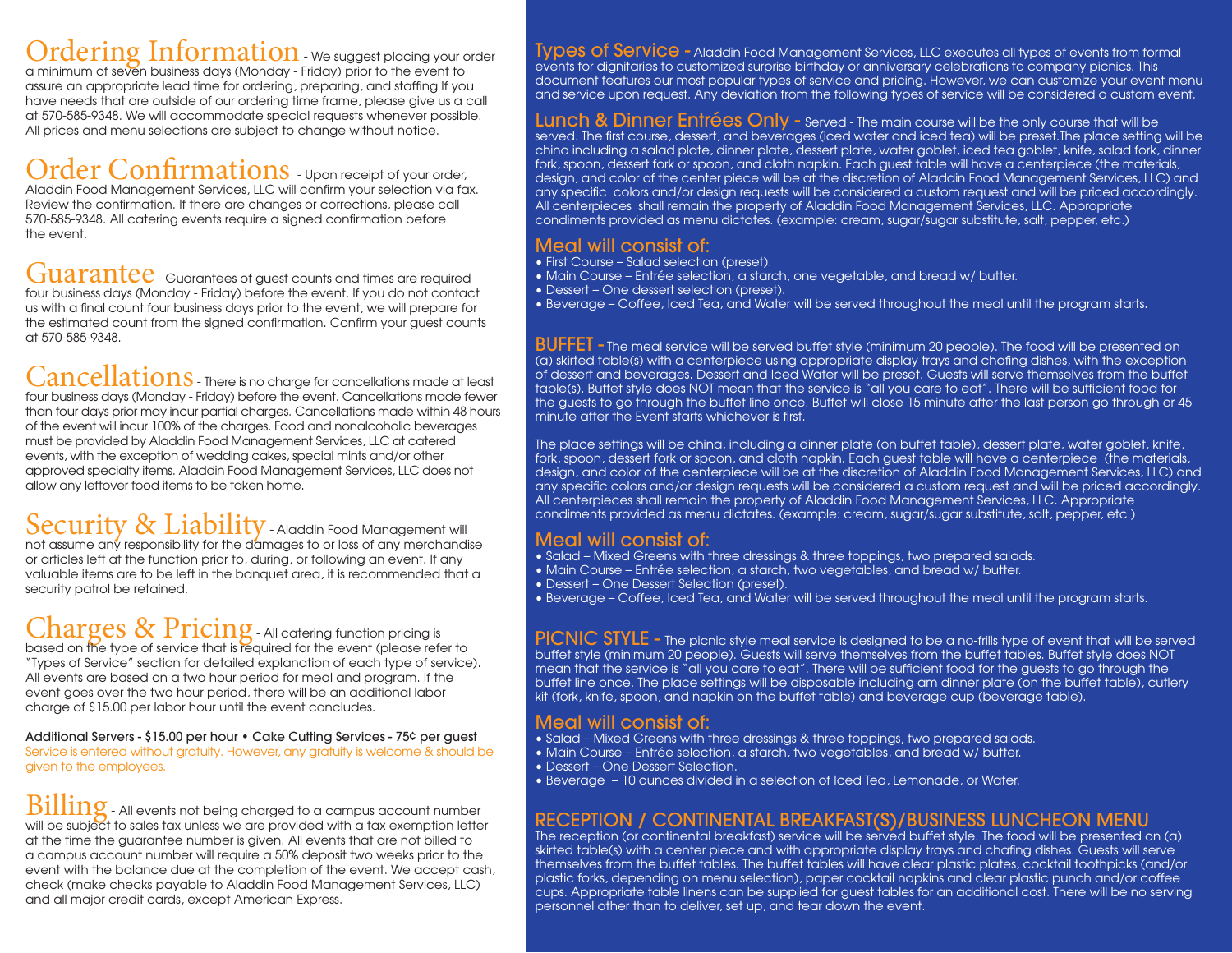

# Type of Service Comparison Matrix • Lunch & Dinner

| <b>Service Item</b>                                                                                             | <b>Served Ching</b> | <b>Buffet Ching</b> | <b>Picnic</b>   |  |
|-----------------------------------------------------------------------------------------------------------------|---------------------|---------------------|-----------------|--|
| <b>Food Courses</b>                                                                                             |                     |                     |                 |  |
| <b>First Course</b>                                                                                             | Yes (Preset)        | Yes                 | Yes             |  |
| Second Course                                                                                                   | No                  | $\overline{No}$     | $\overline{No}$ |  |
| Main Course                                                                                                     | Yes                 | Yes                 | Yes             |  |
| Dessert                                                                                                         | Yes (Preset)        | Yes (Preset)        | Yes (Buffet)    |  |
| Beverage                                                                                                        | Yes (Preset)        | Yes (Preset)        | Yes (Buffet)    |  |
| <b>Table Setting</b>                                                                                            |                     |                     |                 |  |
| Silverware, China Plates,<br>Cloth Napkins, Glass Goblets,<br>China Coffee Cups & Saucers.                      | Yes                 | Yes                 | <b>No</b>       |  |
| Plastic Flatware, Disposable Plates,<br>Paper Napkins, Disposable Cups.                                         | <b>No</b>           | <b>No</b>           | Yes             |  |
| <b>Table Cloths for Guest Tables</b>                                                                            | Yes                 | Yes                 | <b>No</b>       |  |
| Floral Arrangements for Guest Tables                                                                            | Yes                 | Yes                 | No              |  |
| <b>Reception Events</b>                                                                                         |                     |                     |                 |  |
| <b>Service Item</b>                                                                                             | Formal              | Semi-Formal         | Informal        |  |
| <b>Buffet Table</b>                                                                                             |                     |                     |                 |  |
| Cocktail Forks, China (or Clear Glass)<br>Plates, Cloth Napkins, Glass Goblets,<br>China Coffee Cups & Saucers. | Yes                 | <b>No</b>           | <b>No</b>       |  |
| Cocktail Toothpicks, Clear Plastic<br>Plates, Paper Napkins, Disposable Cups.                                   | <b>No</b>           | Yes                 | Yes             |  |
| <b>Tablecloths for Guest Tables</b>                                                                             | Yes                 | Yes                 | No              |  |
| Floral Arrangements for Guest Tables                                                                            | Yes                 | No                  | <b>No</b>       |  |
|                                                                                                                 |                     |                     |                 |  |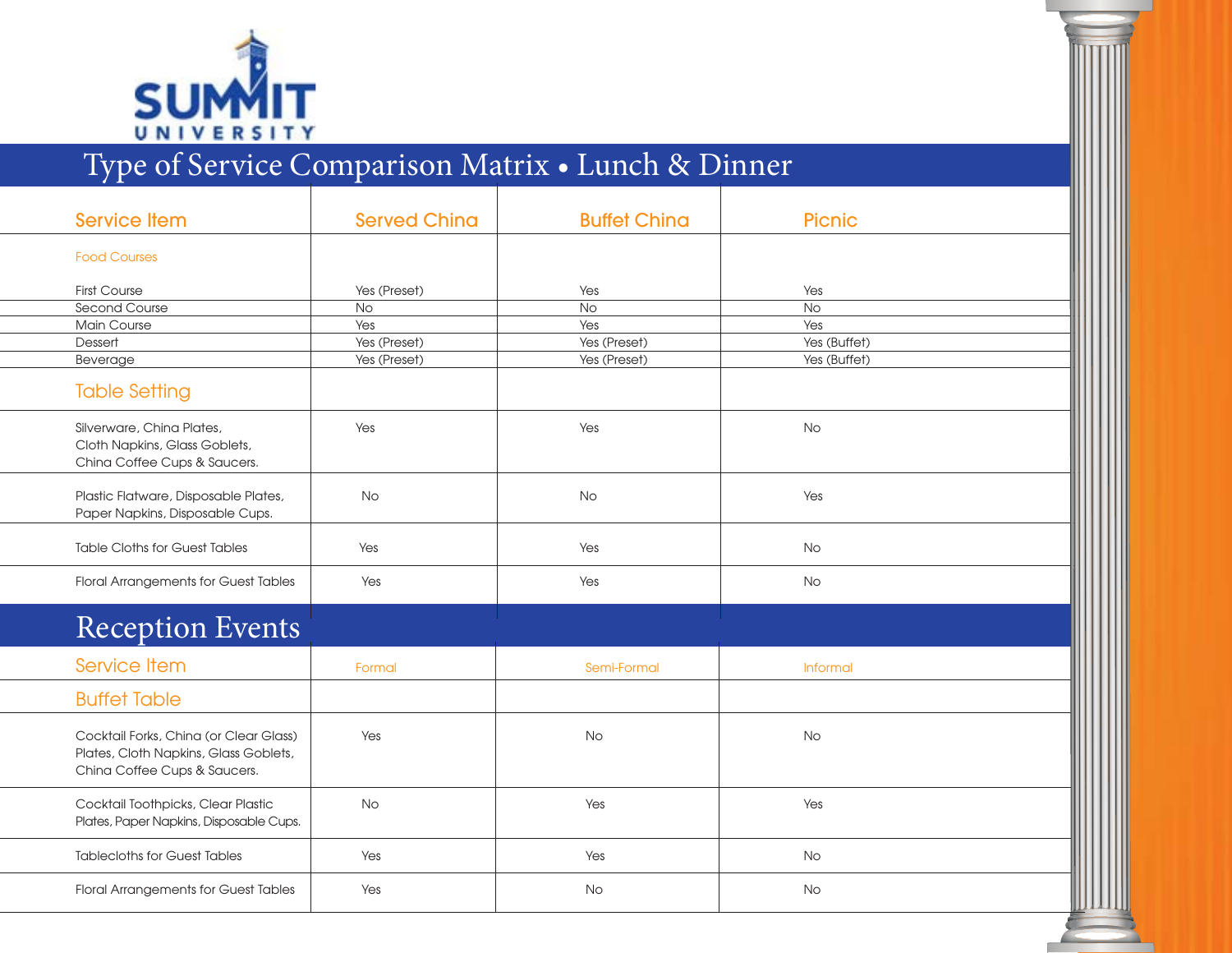| Planning Notes: |  |
|-----------------|--|
|                 |  |
|                 |  |
|                 |  |
|                 |  |
|                 |  |
|                 |  |
| <b>SUMIT</b>    |  |